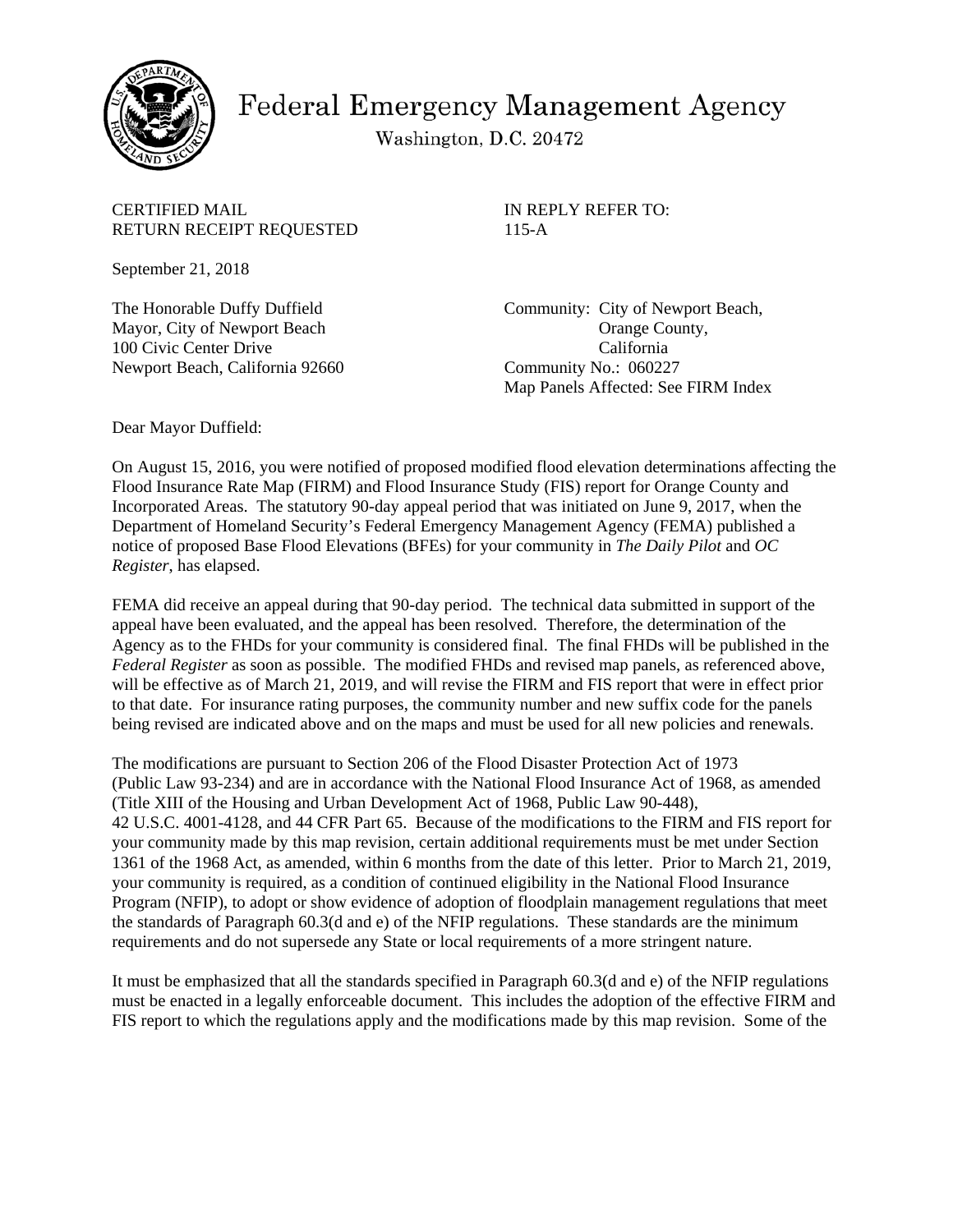standards should already have been enacted by your community. Any additional requirements can be met by taking one of the following actions:

- 1. Amending existing regulations to incorporate any additional requirements of Paragraph 60.3(d and e);
- 2. Adopting all the standards of Paragraph 60.3(d and e) into one new, comprehensive set of regulations; or
- 3. Showing evidence that regulations have previously been adopted that meet or exceed the minimum requirements of Paragraph 60.3(d and e).

Communities that fail to enact the necessary floodplain management regulations will be suspended from participation in the NFIP and subject to the prohibitions contained in Section 202(a) of the 1973 Act as amended.

A Consultation Coordination Officer (CCO) has been designated to assist your community with any difficulties you may be encountering in enacting the floodplain management regulations. The CCO will be the primary liaison between your community and FEMA. For information about your CCO, please contact:

> Mr. Ed Curtis, Project Engineer Federal Emergency Management Agency, Region IX 1111 Broadway, Suite 1200 Oakland, California 94607-4052 Edward.Curtis@fema.dhs.gov (510) 627-7207

To assist your community in maintaining the FIRM, we have enclosed a Summary of Map Actions to document previous Letter of Map Change (LOMC) actions (i.e., Letters of Map Amendment (LOMAs), Letters of Map Revision (LOMRs)) that will be superseded when the revised FIRM panels referenced above become effective. Information on LOMCs is presented in the following four categories: (1) LOMCs for which results have been included on the revised FIRM panels; (2) LOMCs for which results could not be shown on the revised FIRM panels because of scale limitations or because the LOMC issued had determined that the lots or structures involved were outside the Special Flood Hazard Area as shown on the FIRM; (3) LOMCs for which results have not been included on the revised FIRM panels because the flood hazard information on which the original determinations were based is being superseded by new flood hazard information; and (4) LOMCs issued for multiple lots or structures where the determination for one or more of the lots or structures cannot be revalidated through an administrative process like the LOMCs in Category 2 above. LOMCs in Category 2 will be revalidated through a single letter that reaffirms the validity of a previously issued LOMC; the letter will be sent to your community shortly before the effective date of the revised FIRM and will become effective 1 day after the revised FIRM becomes effective. For the LOMCs listed in Category 4, we will review the data previously submitted for the LOMA or LOMR request and issue a new determination for the affected properties after the revised FIRM becomes effective.

The FIRM panels have been computer-generated. Once the FIRM and FIS report are printed and distributed, the digital files containing the flood hazard data for the entire county can be provided to your community for use in a computer mapping system. These files can be used in conjunction with other thematic data for floodplain management purposes, insurance purchase and rating requirements, and many other planning applications. Copies of the digital files or paper copies of the FIRM panels may be